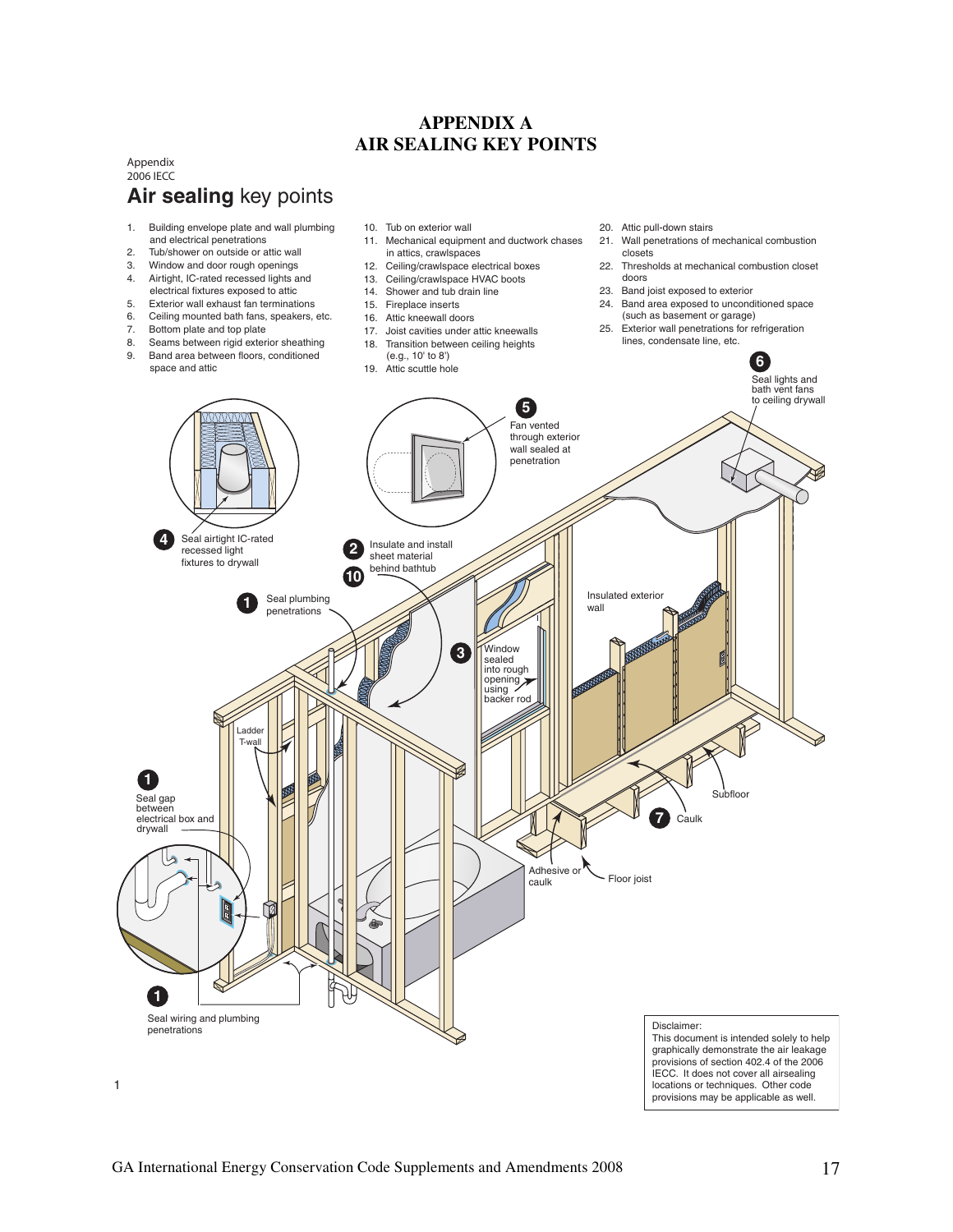Appendix 2006 IECC

2

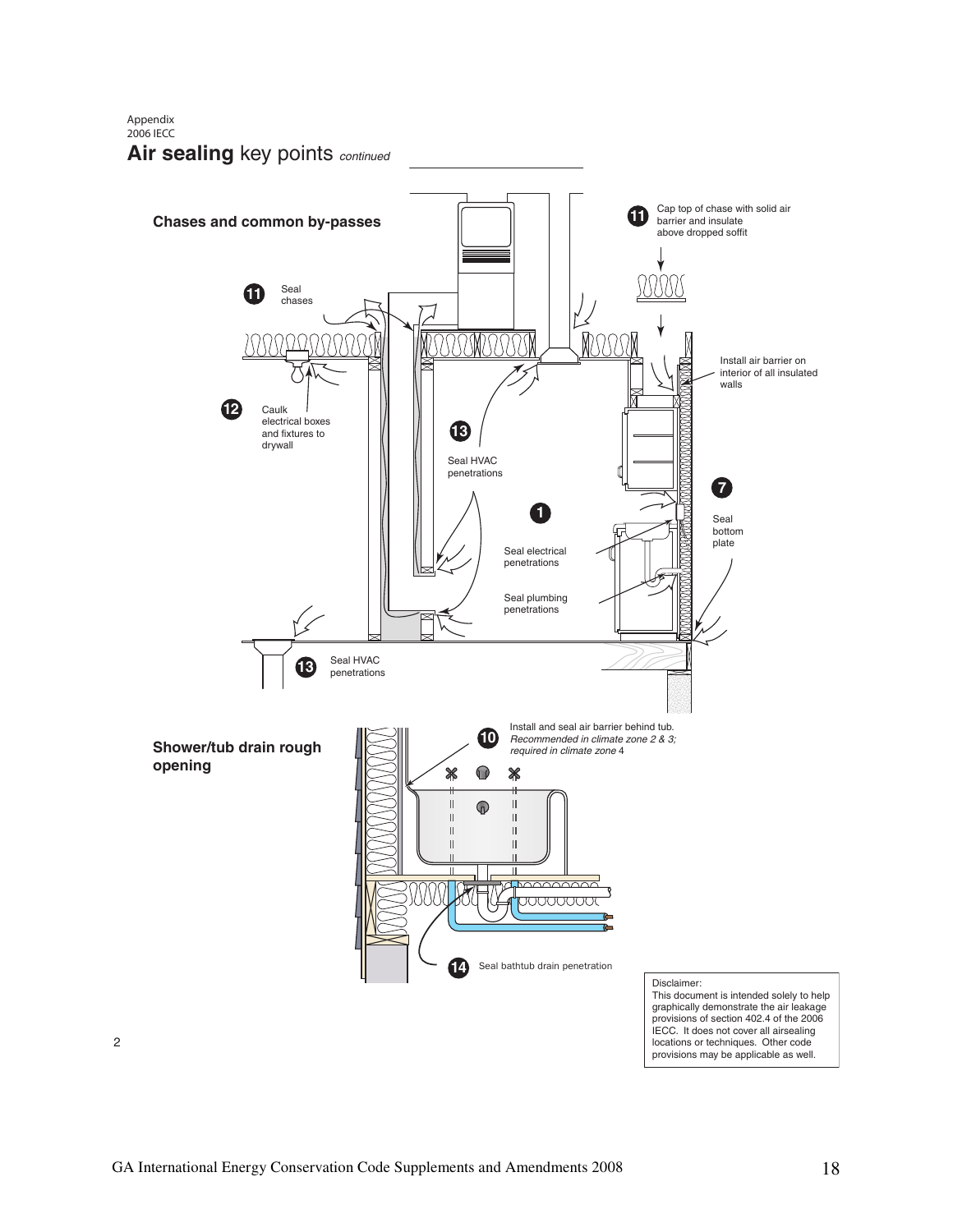Air sealing key points continued Appendix 2006 IECC



3

provisions may be applicable as well.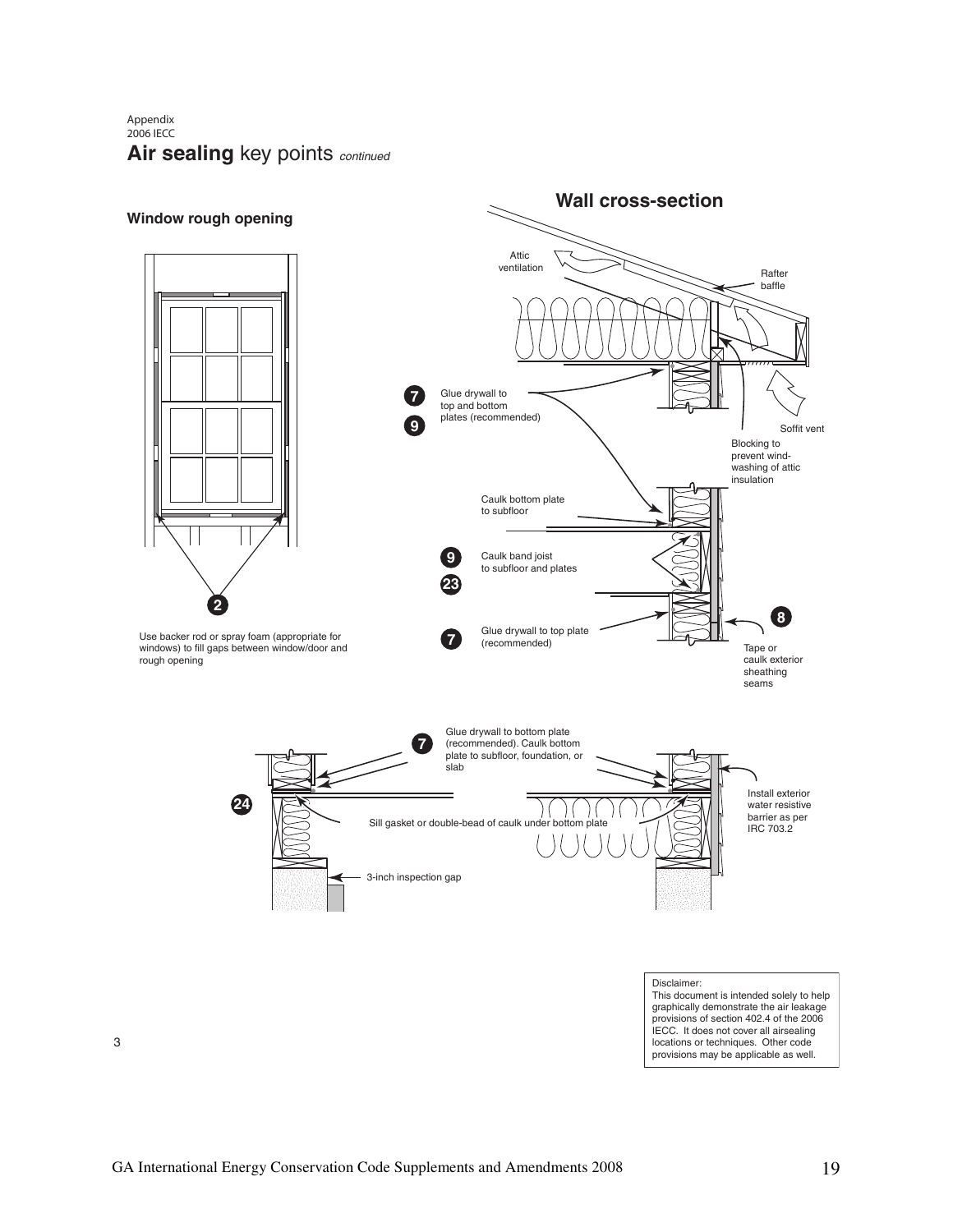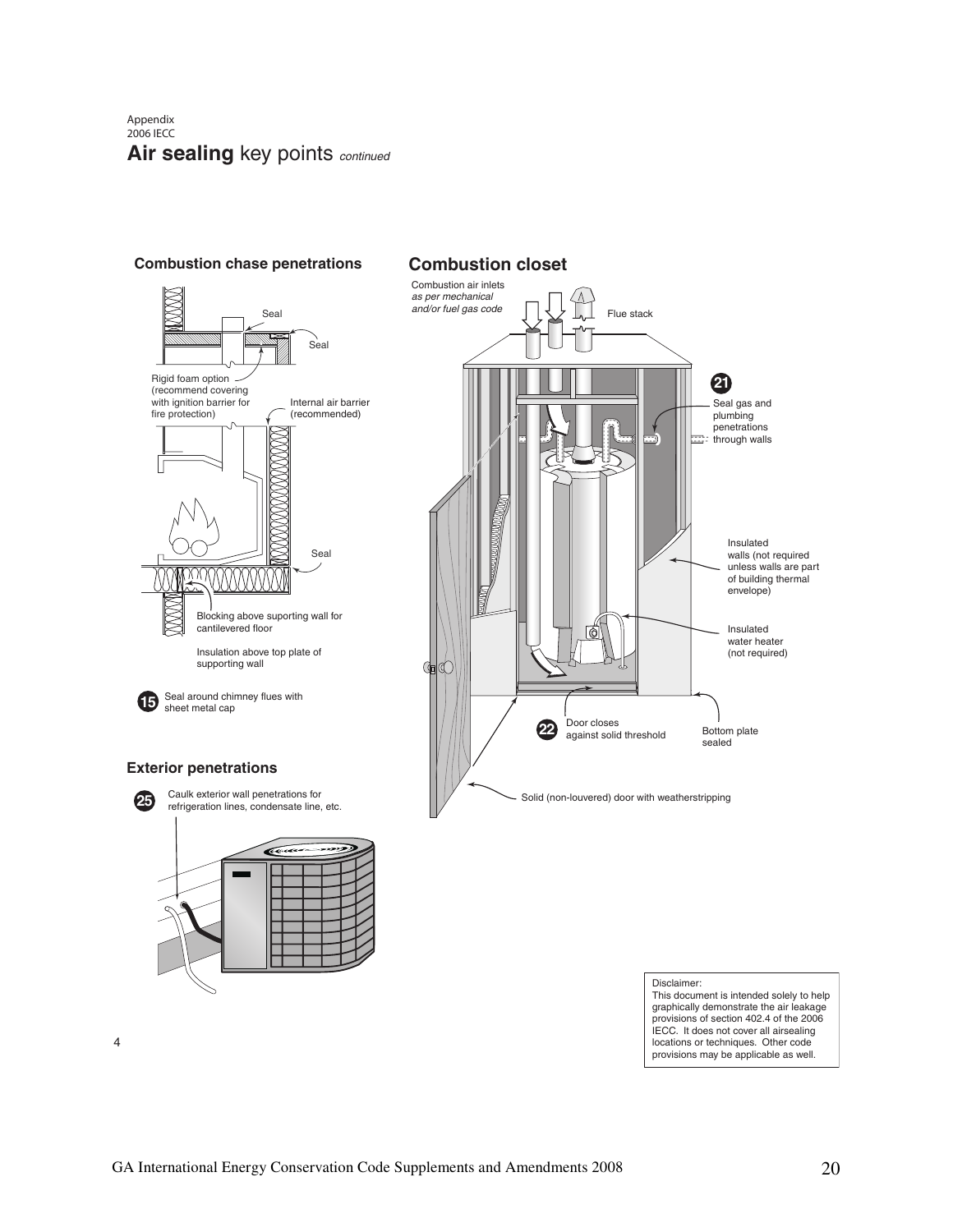Appendix 2006 IECC

# Air sealing key points continued



## **Attic knee-walls**



# **Two-level attic**



#### Disclaimer:

This document is intended solely to help graphically demonstrate the air leakage provisions of section 402.4 of the 2006 IECC. It does not cover all airsealing locations or techniques. Other code provisions may be applicable as well.

5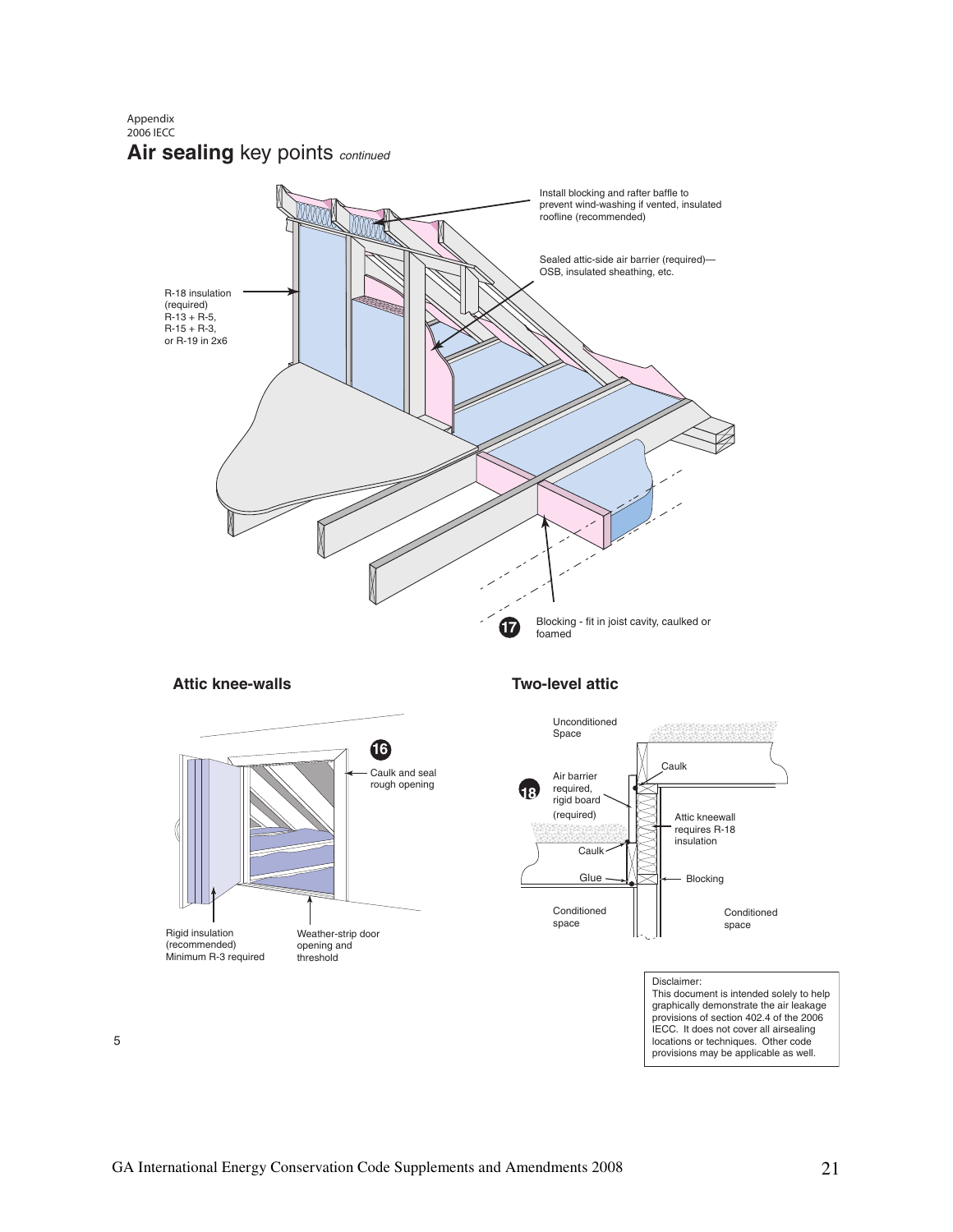#### **Air sealing key points continued** Appendix 2006 IECC

### **Attic scuttle**



**Attic pull-down stairs**